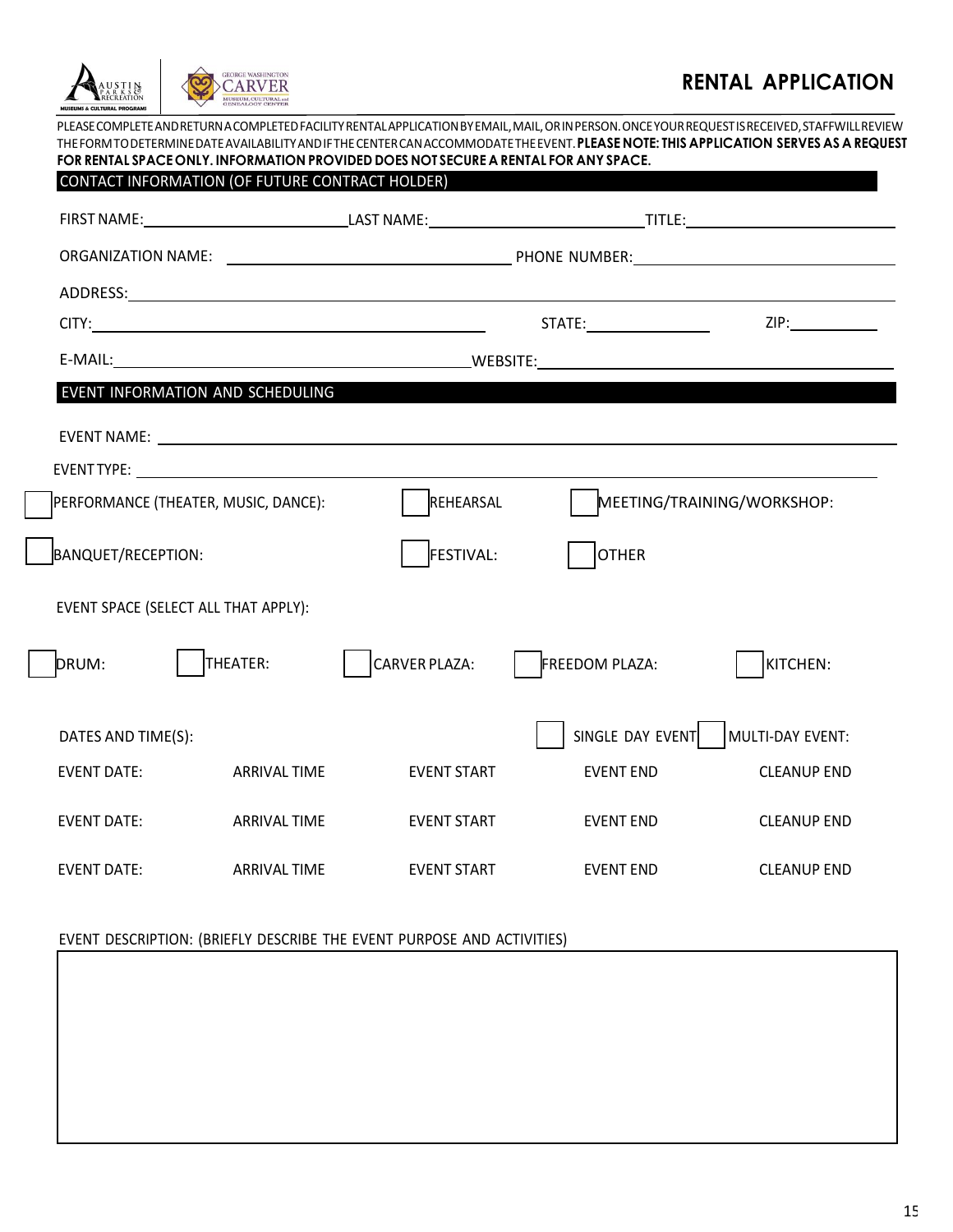

EVENTDETAILS

## **RENTAL APPLICATION**

| IS THE EVENT OPEN TO THE PUBLIC?                                                                                                                                                                                                                                                                                                                                                                                                                                                                                                                                                                                                                               | <b>YES</b> | Ino                    | <b>ADMISSION TYPE:</b>              | FREE                         |            | <b>ENTRY FEE</b> |
|----------------------------------------------------------------------------------------------------------------------------------------------------------------------------------------------------------------------------------------------------------------------------------------------------------------------------------------------------------------------------------------------------------------------------------------------------------------------------------------------------------------------------------------------------------------------------------------------------------------------------------------------------------------|------------|------------------------|-------------------------------------|------------------------------|------------|------------------|
| EVENT IS CONSIDERED OPEN TO THE PUBLIC IF IT IS MARKETED OR<br>PROMOTEDTO THEGENERAL PUBLIC AND ANYONE CAN ATTEND FOR<br><b>FREE OR WITH A TICKET</b>                                                                                                                                                                                                                                                                                                                                                                                                                                                                                                          |            |                        | <b>AUDIENCE TYPE:</b>               | <b>ADULT</b><br><b>YOUTH</b> |            | <b>ALL AGES</b>  |
| EXPECTED EVENT ATTENDANCE:                                                                                                                                                                                                                                                                                                                                                                                                                                                                                                                                                                                                                                     |            |                        | WILL THERE BE OUT OF TOWN VISITORS? |                              | <b>YES</b> | ΝO               |
| VISUAL/PERFORMING ARTISTS?                                                                                                                                                                                                                                                                                                                                                                                                                                                                                                                                                                                                                                     | )YES       | )NO                    |                                     |                              |            |                  |
| NUMBER OF EVENT TEAM: (PERFORMERS, VOLUNTEERS, CREW, ETC.)                                                                                                                                                                                                                                                                                                                                                                                                                                                                                                                                                                                                     |            |                        |                                     |                              |            |                  |
| PLEASE CHECK ALL THAT APPLY:                                                                                                                                                                                                                                                                                                                                                                                                                                                                                                                                                                                                                                   |            |                        |                                     |                              |            |                  |
| <b>SERVING FOOD/SELLING FOOD:</b>                                                                                                                                                                                                                                                                                                                                                                                                                                                                                                                                                                                                                              |            | <b>SERVING ALCOHOL</b> |                                     | MOONWALK/ROCKWALL:           |            |                  |
| <b>AMPLIFIED OUTDOOR SOUND</b>                                                                                                                                                                                                                                                                                                                                                                                                                                                                                                                                                                                                                                 |            | TENTS/CANOPIES:        | CATERER:                            |                              |            |                  |
| A REQUEST TO SELL OR SERVE ALCOHOL TO THE PUBLIC AT THE FACILITY WILL REQUIRE AN AUSTIN CENTER FOR EVENTS CITYWIDE EVENT APPLICATION, GENERAL AND LIQUOR LIABILITY<br>INSURANCE, A LICENSED PEACE OFFICER, AUSTIN PUBLIC HEALTH PERMIT FOR THE BAR, AND THE CONDITION THAT THE RENTER UNDERSTANDS AND ACCEPTS THE PARDPOLICIES. EVENTS THAT<br>SELL ALCOHOL ALSO REQUIRE A TABC PERMIT AND STATE OF TEXAS SALES/TAX ID. ALL TABC LAWS MUST BE FOLLOWED WHILE ON SITE AND NO PERSON UNDER THE AGE OF 21 CAN BE SERVED<br>ALCOHOL UNDER ANY CIRCUMSTANCE, BYOB EVENTS ARE PROHIBITED. VIEW THE<br><b>PARD ALCOHOL SERVICE OR SALES PERMITTING PROCESS STEPS.</b> |            |                        |                                     |                              |            |                  |

## AUDIO/VISUAL EQUIPMENT AND TECHNICAL REQUIREMENTS

VIEW THE **EQUIPMENT LIST** FOR ALL AVAILABLE FACILITY EQUIPMENT

NOT ALL EQUIPMENT IS AVAILABLE FOR EACH AREA REQUESTED AND INVENTORY MAY BE REDUCED FOR MULTIPLE EVENTS. SOME RESTRICTIONS APPLY FOR USE.

RENTALS AND PARTNERS SHOULD PROVIDE THEIR OWN TECHNICIANS TO SET AND OPERATE THEIR EVENT. RENTERS MUST PROVIDE ANY REQUIRED INSURANCE.

DESCRIBE THE AV/LIGHTING/TECHNICAL REQUIREMENTS OR REQUESTS:

| LIGHTING TECH NAME:<br><u> 1980 - Jan Barbara Barbara, manazarta </u> | LIGHTING TECH EMAIL: WAS ARRESTED FOR A STRING TO A STRING THE STRING OF THE STRING OF THE STRING OF THE STRING |
|-----------------------------------------------------------------------|-----------------------------------------------------------------------------------------------------------------|
| LIGHTING TECH PHONE:                                                  | AUDIO TECH NAME: AUDIO TECHNIC                                                                                  |
| <b>AUDIO TECH EMAIL:</b>                                              | <b>AUDIO TECH PHONE:</b>                                                                                        |